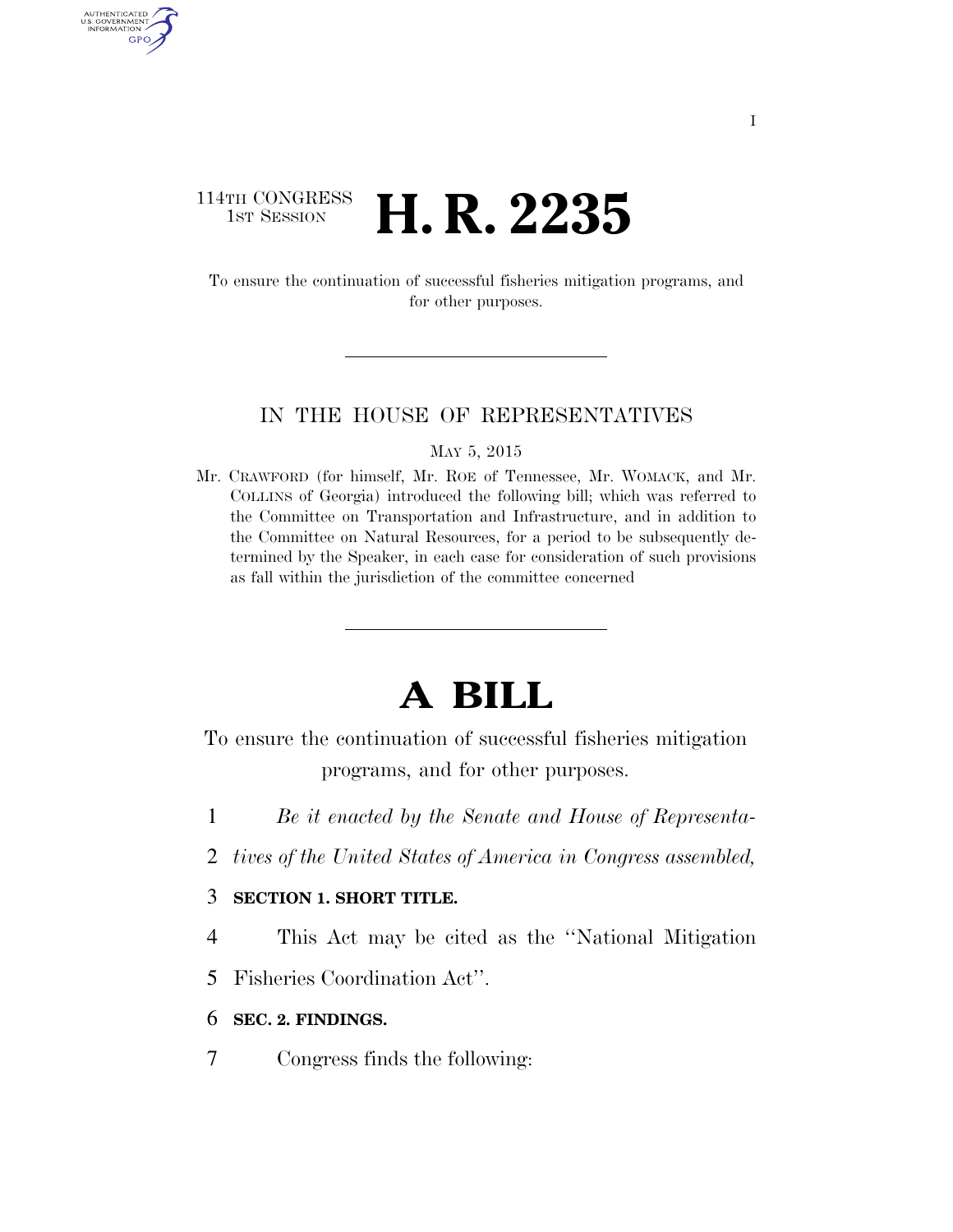(1) The operation of dams and other water di- version projects are for the benefit of the American public. They provide inexpensive energy, flood con- trol, water storage for municipal and agricultural purposes, and opportunities for recreational boating and enjoyment. The construction and operation of these Federal water resources development projects have had impacts on many water systems, habitats, and their respective fish populations, resulting in the need to build and operate fish hatcheries to mitigate for aquatic resources affected by these projects.

 (2) In accordance with the Fish and Wildlife Act of 1956 (16 U.S.C. 742a et seq.), the Fish and Wildlife Coordination Act (16 U.S.C. 661 et seq.), the Watershed Protection and Flood Prevention Act (16 U.S.C. 1001 et seq.), and the National Environ- mental Policy Act of 1969 (42 U.S.C. 4321 et seq.), the United States Fish and Wildlife Service has es- tablished policy (501 FW 2) to seek to mitigate for fish, wildlife, and their habitats, and uses thereof, 21 from the effects of land and water developments.

 (3) The Service currently operates fish hatch- eries that are involved in mitigation fishery activities related to construction and operation of Federal water resources development projects.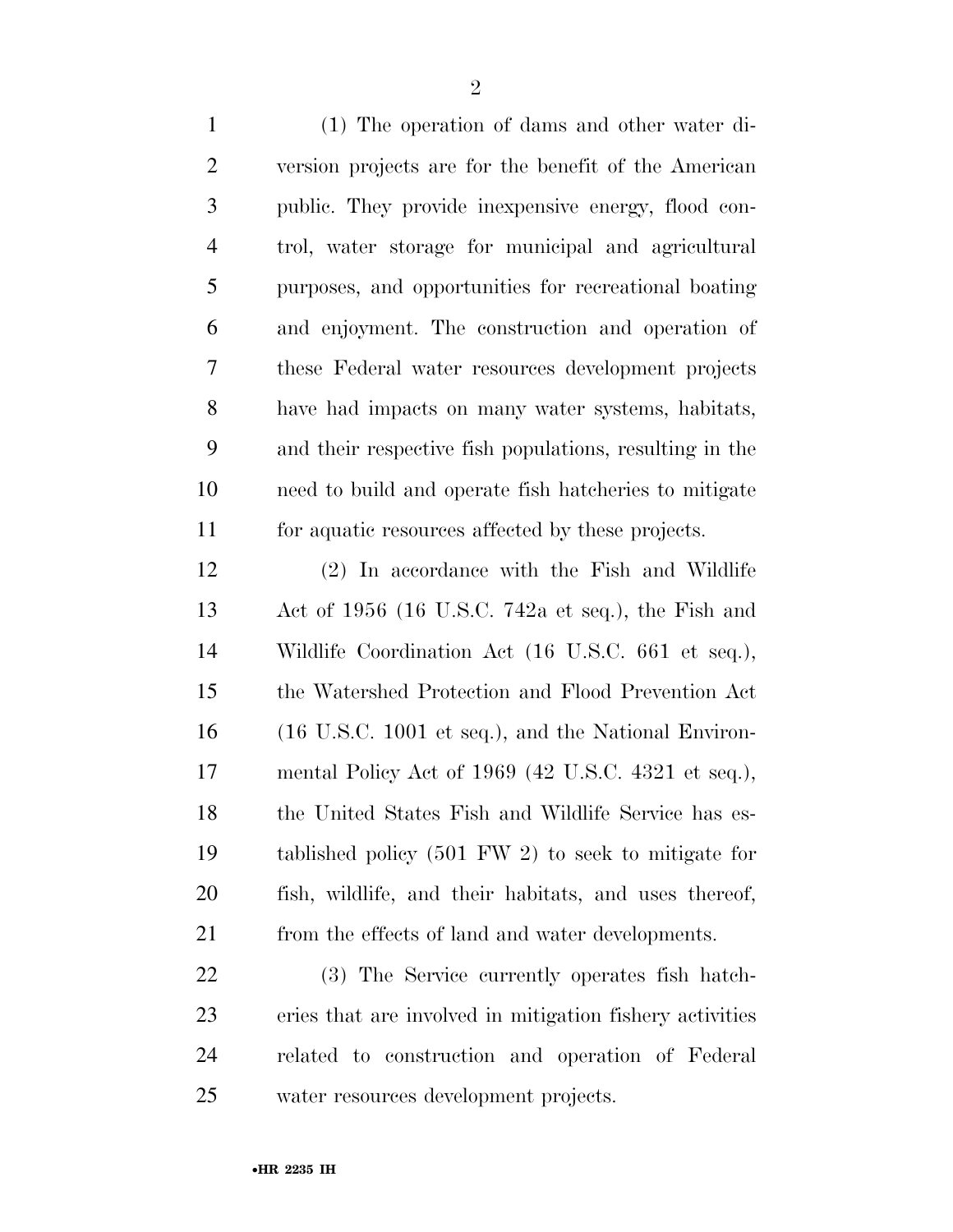| $\mathbf{1}$   | (4) Inconsistency in authorities to construct           |
|----------------|---------------------------------------------------------|
| $\overline{2}$ | and operate Federal water resources development         |
| 3              | projects has led to a myriad of mechanisms for fund-    |
| $\overline{4}$ | ing and conducting Federal mitigation fishery activi-   |
| 5              | ties. In most cases, Federal water project develop-     |
| 6              | ment agencies fund mitigation fishery costs. In some    |
| $\tau$         | cases, the Service expends its appropriations to off-   |
| 8              | set or completely pay for mitigation fishery costs.     |
| 9              | (5) The water development agency should bear            |
| 10             | the financial responsibility for mitigation fishery     |
| 11             | costs incurred by the Service.                          |
| 12             | SEC. 3. MITIGATION FISHERY ACTIVITIES.                  |
| 13             | (a) IMPOSITION OF CHARGES.—The Director of the          |
| 14             | Service shall impose a charge for conducting mitigation |
| 15             | fishery activities.                                     |
| 16             | (b) FISHERY MITIGATION PLANS.—                          |
| 17             | $(1)$ DEVELOPMENT.—A charge imposed by the              |
| 18             | Service under subsection (a) shall be paid by a water   |
| 19             | development agency in accordance with a fishery         |
| 20             | mitigation plan developed and approved by the Di-       |
| 21             | rector and the head of the agency.                      |
| 22             | (2) CONTENTS.—A fishery mitigation plan de-             |
| 23             | veloped under this subsection shall—                    |
| 24             | (A) describe the long-term goals and an-                |
| 25             | nual targets under which the Service will con-          |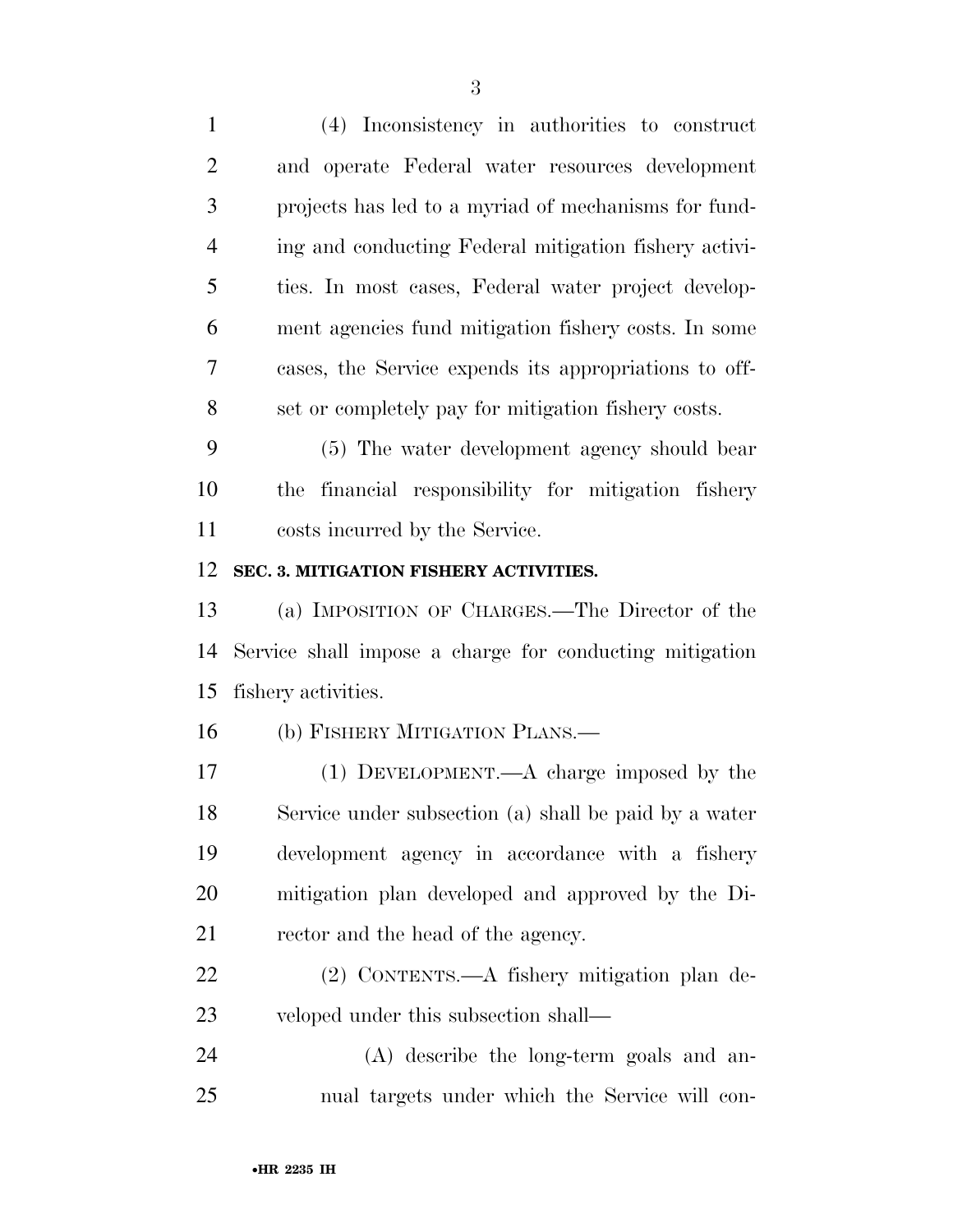| $\mathbf{1}$   | duct mitigation fishery activities in connection              |
|----------------|---------------------------------------------------------------|
| $\overline{2}$ | with projects carried out by a water develop-                 |
| 3              | ment agency;                                                  |
| $\overline{4}$ | (B) establish charges to be imposed by the                    |
| 5              | Service on the agency for conducting the miti-                |
| 6              | gation fishery activities; and                                |
| 7              | (C) include the terms under which the                         |
| 8              | agency will make payments on the charges to                   |
| 9              | the Service.                                                  |
| 10             | (3) PARTICIPATION OF STATES AND INDIAN                        |
| 11             | TRIBES.—A fishery mitigation plan under this sec-             |
| 12             | tion shall be developed in cooperation and coordina-          |
| 13             | tion with affected States and Indian tribes.                  |
| 14             | (4) RENEGOTIATION.—The Director of the                        |
| 15             | Service and the head of a water development agency            |
| 16             | shall renegotiate a fishery mitigation plan under this        |
| 17             | subsection every 3 years to adjust for changing miti-         |
| 18             | gation fishery costs covered by the plan.                     |
| 19             | (c) AMOUNT OF CHARGES.—Charges imposed by the                 |
| 20             | Service for conducting mitigation fishery activities shall be |
| 21             | reasonably related to the mitigation fishery costs associ-    |
| 22             | ated with the activities.                                     |
| 23             | (d) PAYMENT OF CHARGES.—                                      |
| 24             | $(1)$ In GENERAL.—On or before the first day of               |
| 25             | each fiscal year beginning after September 30, 2015,          |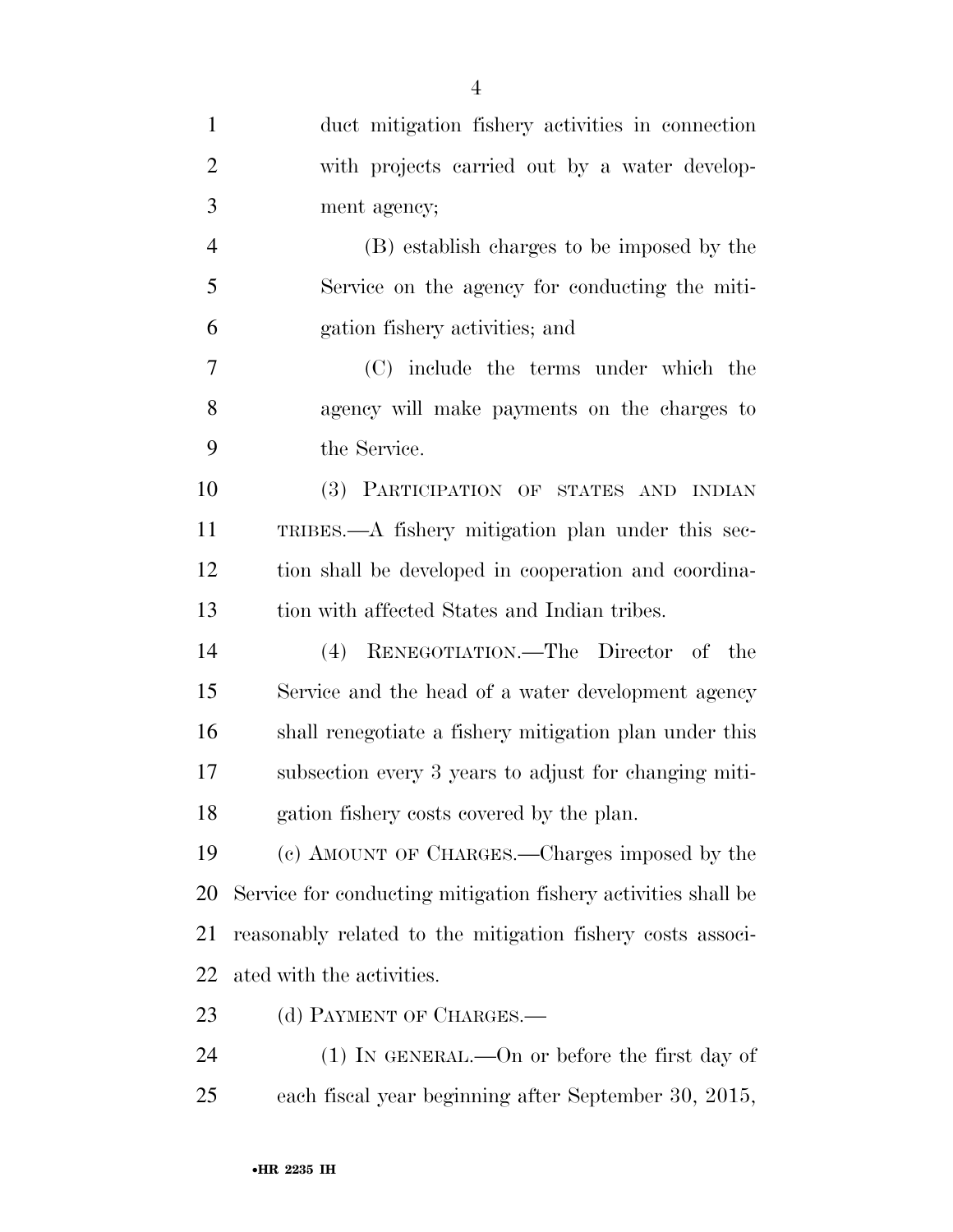| $\mathbf{1}$   | a water development agency shall make a payment          |
|----------------|----------------------------------------------------------|
| $\overline{2}$ | to the Service for that fiscal year as required under    |
| 3              | a fishery mitigation plan developed by the Service       |
| $\overline{4}$ | and the agency under subsection (b).                     |
| 5              | (2) CREDITING OF PAYMENTS; AVAILABILITY                  |
| 6              | OF AMOUNTS.—Funds paid to the Service under this         |
| 7              | subsection shall—                                        |
| 8              | $(A)$ be credited to the appropriation of the            |
| 9              | Service initially charged for providing the serv-        |
| 10             | ice for which the payment is being made;                 |
| 11             | (B) be available to the Service for expendi-             |
| 12             | ture in amounts specified in appropriations              |
| 13             | Acts; and                                                |
| 14             | (C) remain available until expended.                     |
| 15             | (3) PROJECTS WITHOUT FISHERY MITIGATION                  |
| 16             | PLANS.—In the absence of a fishery mitigation plan,      |
| 17             | the Service may conduct mitigation fishery activities    |
| 18             | and receive funding from a water development agen-       |
| 19             | cy for the activities based on the terms and condi-      |
| 20             | tions that applied with respect to the activities in the |
| 21             | prior fiscal year.                                       |
| 22             | (e) DEFINITIONS.—In this section, the following defi-    |
| 23             | nitions apply:                                           |
| 24             | (1) MITIGATION FISHERY ACTIVITIES.—The                   |
| 25             | term "mitigation fishery activities" means rearing       |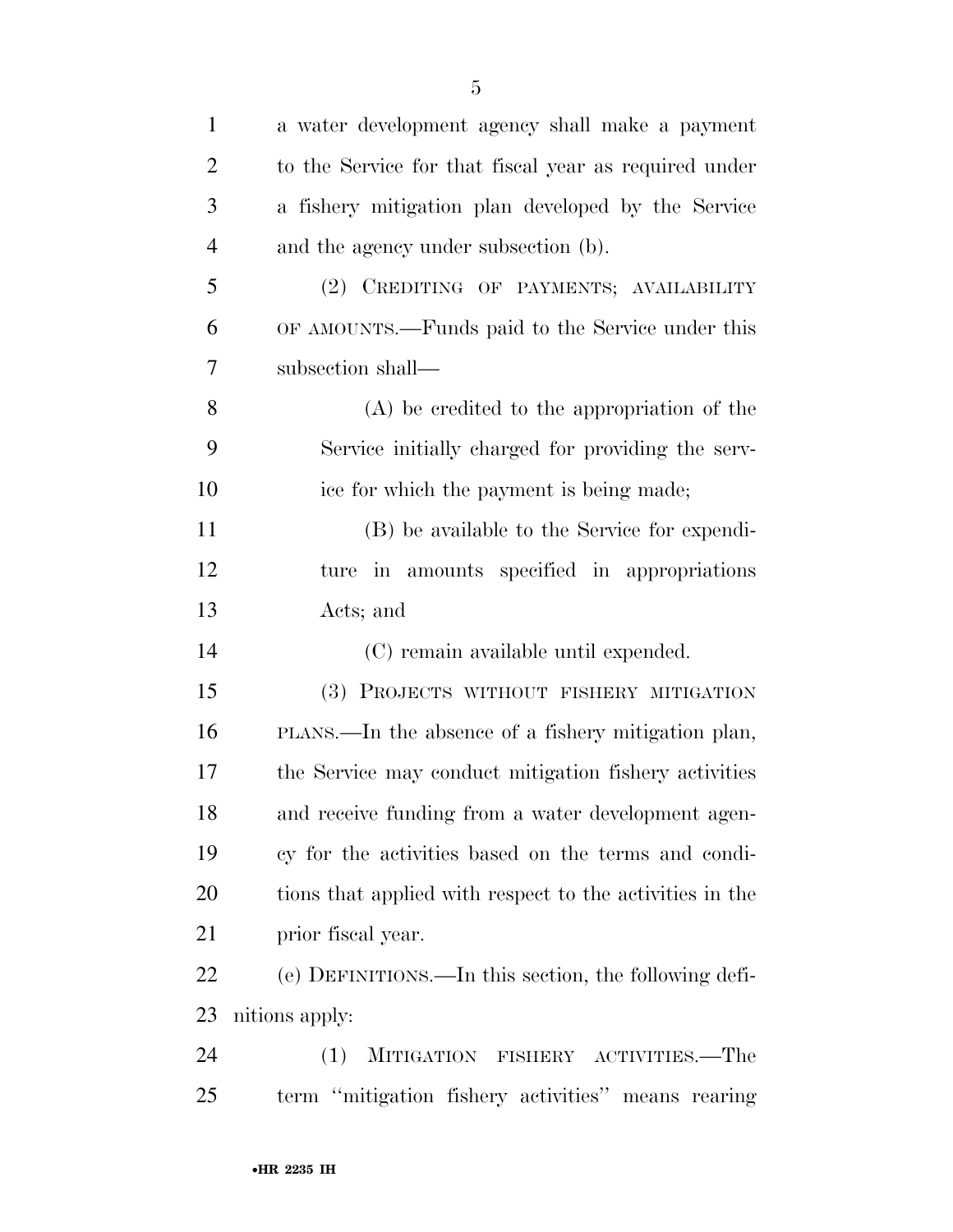and stocking of native and nonnative fish to replace or maintain fishery resources or harvest levels (or both) lost as a result of a Federal water resources development project, and includes project planning, population assessment and evaluation, genetic moni- toring, broodstock development, and fish health sam-pling.

 (2) MITIGATION FISHERY COSTS.—The term ''mitigation fishery costs'' means the expenditures necessary to operate, maintain, and rehabilitate miti- gation fishery facilities and to conduct mitigation fishery activities, and includes personnel, transpor- tation, utilities, contractual services, fish feed, sup- plies, equipment, routine maintenance, deferred maintenance, fish eggs, technical support, fish health, management and administration, planning, outreach and education, and hatchery product eval-uations.

 (3) MITIGATION FISHERY FACILITY.—The term ''mitigation fishery facility'' means a facility de- scribed in subsection (g) that is owned and operated by the Service through the National Fish Hatchery System for the purpose, either wholly or substan- tially in part, of conducting mitigation fishery activi-ties.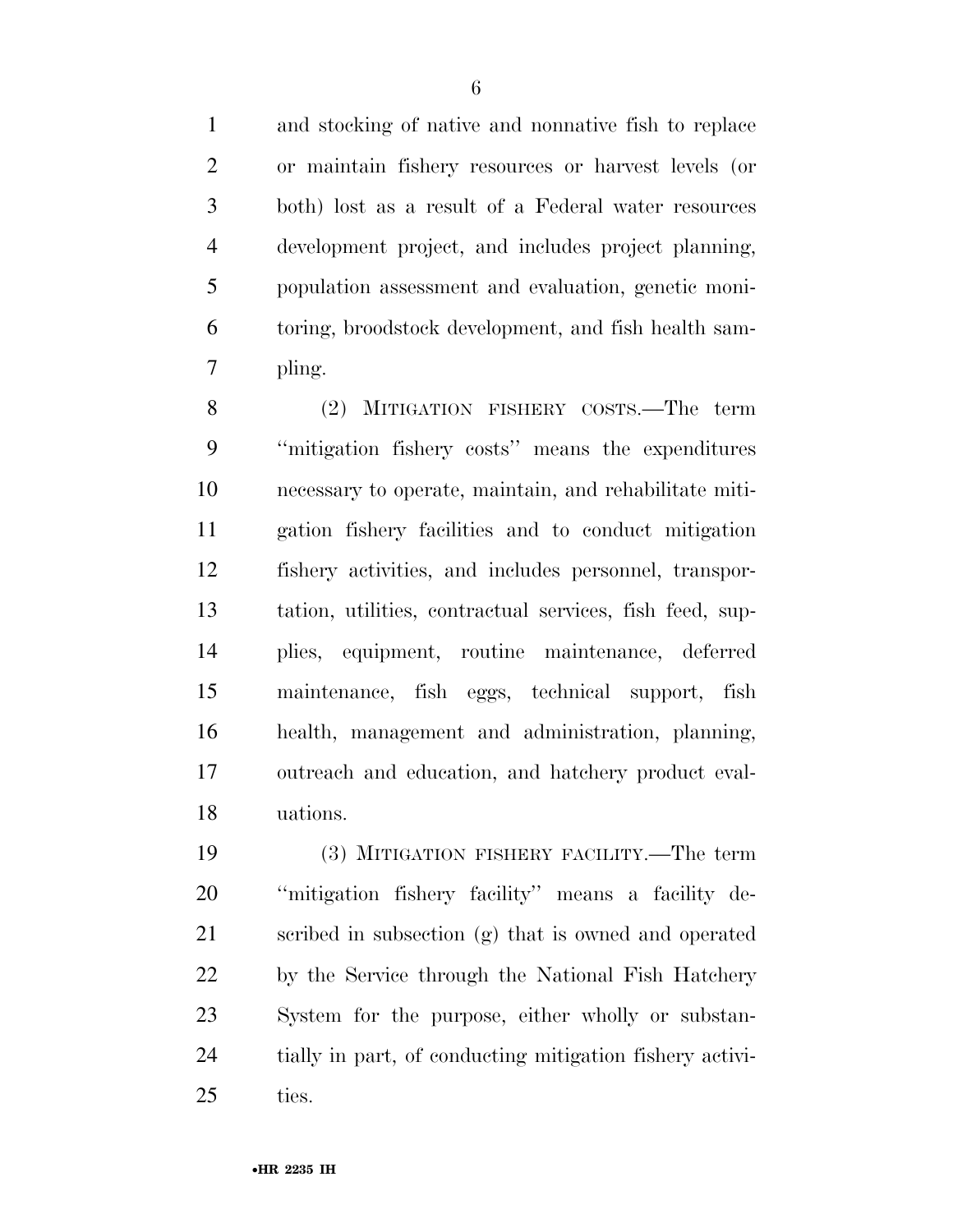| $\mathbf{1}$   | (4) SERVICE.—The term "Service" means the                   |
|----------------|-------------------------------------------------------------|
| $\overline{2}$ | United States Fish and Wildlife Service.                    |
| 3              | (5) WATER DEVELOPMENT AGENCY.—The term                      |
| 4              | "water development agency" means the Army Corps             |
| 5              | of Engineers, the Bureau of Reclamation, or the             |
| 6              | Tennessee Valley Authority.                                 |
| 7              | (f) LISTING OF MITIGATION FISHERY FACILITIES.—              |
| 8              | The mitigation fishery facilities referred to in subsection |
| 9              | (f) are as follows:                                         |
| 10             | $(1)$ In Arkansas—                                          |
| 11             | (A) Greers Ferry National Fish Hatchery;                    |
| 12             | and                                                         |
| 13             | (B) Norfork National Fish Hatchery.                         |
| 14             | $(2)$ In Georgia—                                           |
| 15             | (A) Chattahoochee Forest National Fish                      |
| 16             | Hatchery; and                                               |
| 17             | (B) Warm Springs Fish Health Center.                        |
| 18             | (3) In Kentucky, Wolf Creek National Fish                   |
| 19             | Hatchery.                                                   |
| <b>20</b>      | (4) In Missouri, Neosho National Fish Hatch-                |
| 21             | ery.                                                        |
| 22             | $(5)$ In Montana—                                           |
| 23             | (A) Ennis National Fish Hatchery; and                       |
| 24             | (B) Bozeman Fish Health Center.                             |
| 25             | (6) In North Dakota—                                        |